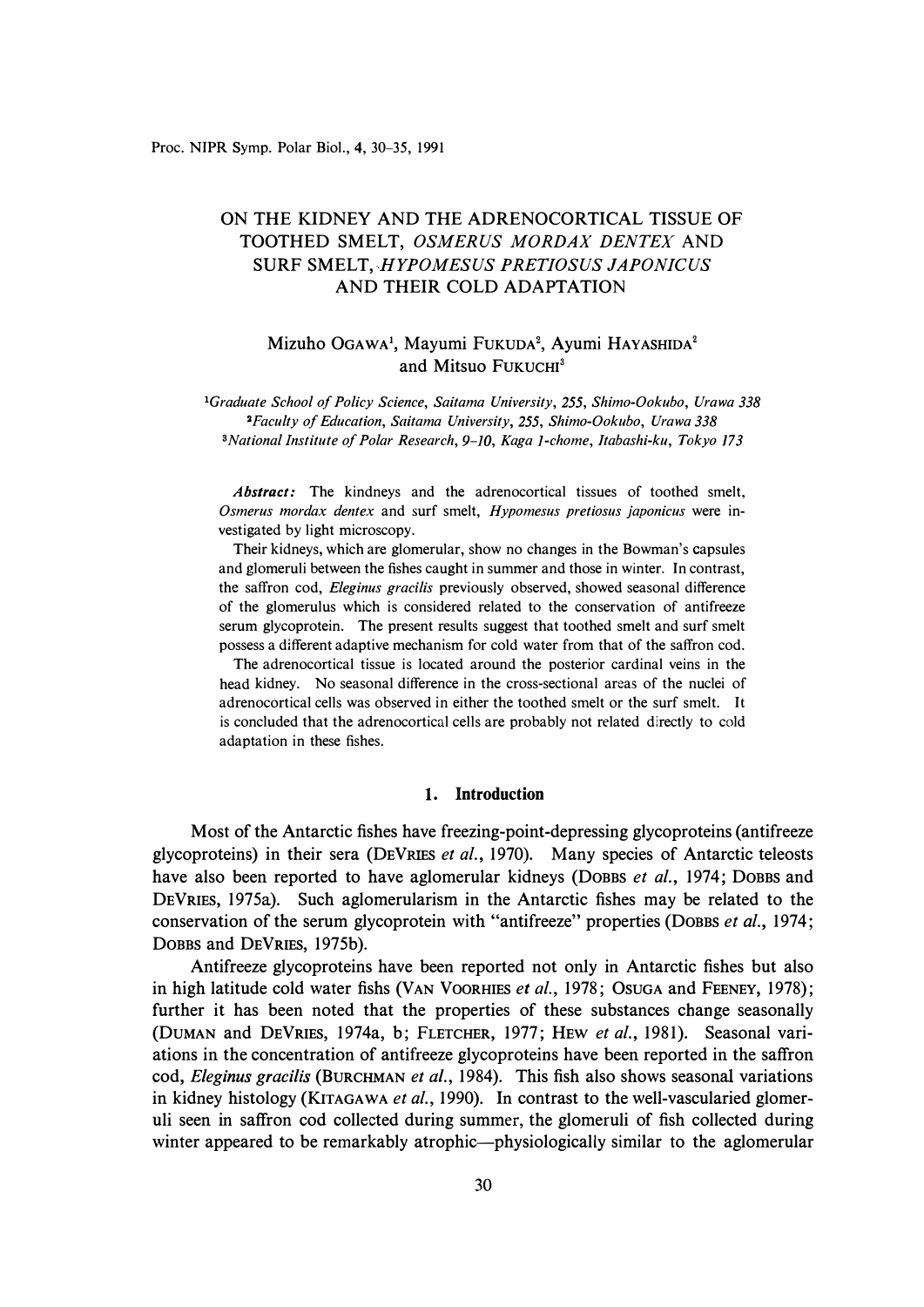**kidney. These morphological variations in kidneys of the saffron cod may be related to the conservation of antifreeze glycoproteins, an adaptation for low winter temperatures.** 

**In the winter flounder,** *Pseudopleuronectes americanus,* **seasonal variations in the concentration of antifreeze glycoprotein are evidently regulated by endogenous annual**  cycles (FLETCHER, 1981). Pituitary has been shown to be necessary for the seasonal **disappearance of the antifreeze glycoprotein (FLETCHER** *et al.,* **1978; HEW and FLETCHER, 1979). Further investigation of the endocrinological control on the antifreeze glycoprotein level is required.** 

**It would be interesting to know whether seasonal differences in the kidney structure occur in other species of fishes living in the same area as the saffron cod. In the present study, therefore, an attempt was made to observe the kidney structures in the toothed smelt,** *Osmerus mordax dentex* **and the surf smelt,** *Hypomesus pretiosus japonicus,* **and to compare them in winter and summer. The adrenocortical cells in both fishes were also investigated.** 

### **2. Materials and Methods**

**Toothed smelt,** *Osmerus mordax dentex* **(weighing 150-2 18 g) and surf smelt,**  *Hypomesus pretiosus japonicus* (weighing 117–170 g) were collected in March and July **1989 from lagoon Saroma Ko located on the Okhotsk Sea coast of Hokkaido, Japan.**  The water temperatures of collected point were 0.4°C in March and 13.0°C in July. **No attempt was made to separate the sexes. These sme1ts have almost the same habitat as the saffron cod except that the toothed sme1t enters rivers in spring for spawning.** 

**The head kidney including the adrenocortical tissue and the kidney were fixed in Zenker-formol, embedded in paraffin and sectioned at**  $6 \mu m$  **using routine procedures. Sections were stained with hematoxylin and eosin.** 

**The measurements of Bowman's capsule and glomerular tuft were made on 20 sections from five different toothed smelts and three different surf smelts in each season. Similarly, the measurements of the cross-sectional area of adrenocortical cell nuclei were made on 20 cells from each of five toothed smelts and three surf smelts. The statistical analyses of data from the two groups (the winter fish and summer fish), were performed by Student** *T* **test.** 

### **3. Results and Discussion**

### *3.1. Kidney*

**In** *Osmerus mordax dentex* **and** *Hypomesus pretiosus japonicus,* **there is a complete fusion of two sides of the kidney from the bifurcated anterior kidney (head kidney) to the posterior end of the kidney (trunk kidney). The external shape of the kidneys corresponds to Type I in the classification of gross structure of teleostean kidneys (OGAWA, 1961). The head kidney is composed of lympoid tissue and contains no renal tubules. In the anterior part of the kidney, renal tubules were rare.** 

**In these fishes, each nephron is composed of a renal corpuscle (glomerulus and Bowman's capsule) and a tubule subdivided into segments. In the Bowman's capsules, the glomerulus is well vascularized; some blood cells were observed in the glomeruli of**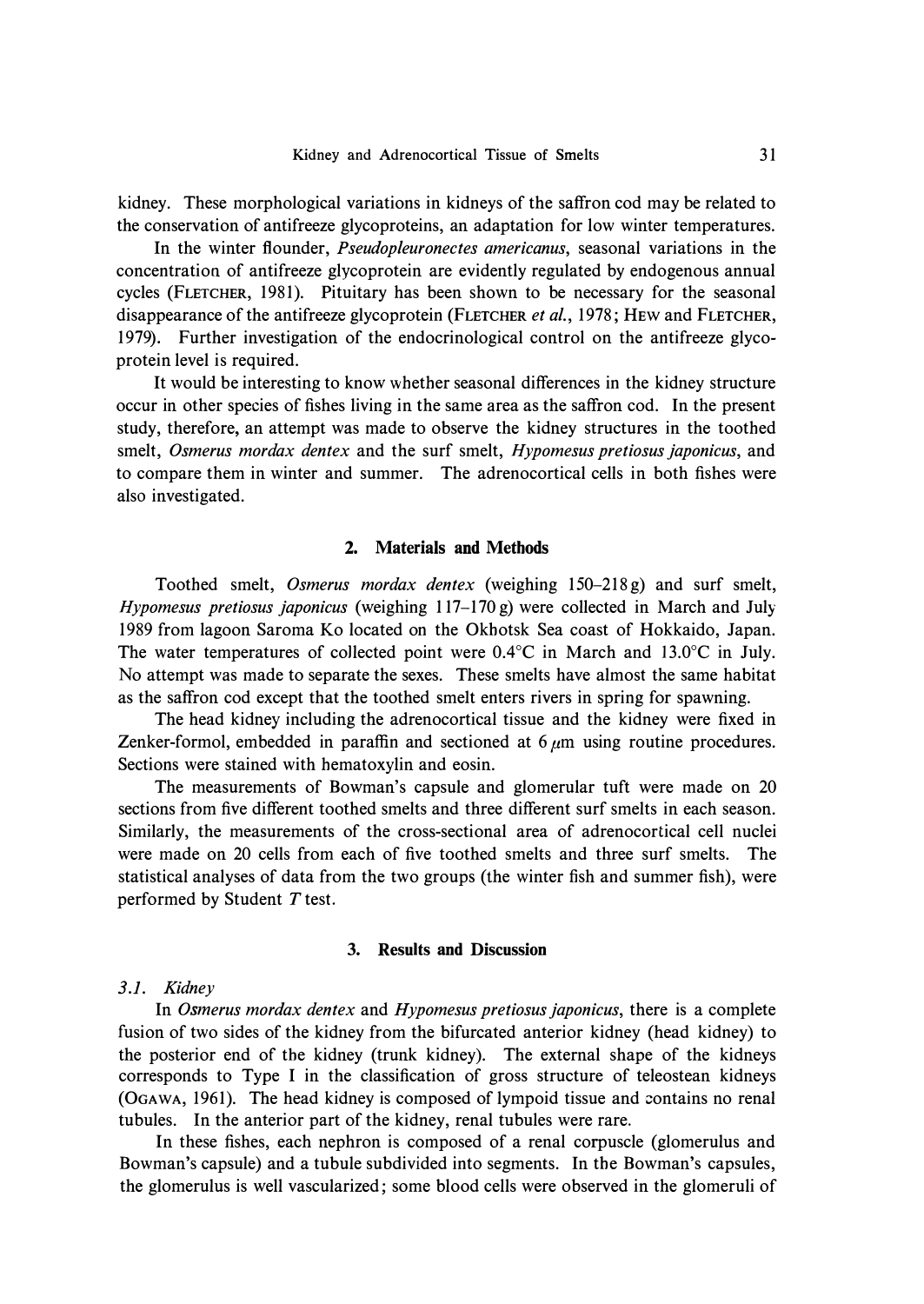**both of the winter and summer fish (Figs. 1 and 2). Sizes of the glomeruli and Bowman's capsules of winter and summer fish are similar (Table 1). Thus, no seasonal difference of the renal corpuscles was evident.** 

**The tubular portion of the nephron is specialized into a ciliated neck segment and** 



- *Fig. J. Kidney of the surf smelt,* Hypomesus pretiosus japonicus *collected in March. Note the wellvascularized glomerulus and some blood cells in the glomerulus. g: glomerulus. X 260.*
- *Fig. 2. Kidney of the surf smelt collected in July. g: glomerulus. X 260.*
- *Fig. 3. Adrenocortical cells of the surf smelt collected in March. X 650.*
- *Fig. 4. Adrenocortical cells of the surf smelt collected in July. X 650.*

| Table 1. | Seasonal differences of the measurements of Bowman's capsules and |  |  |
|----------|-------------------------------------------------------------------|--|--|
|          | glomerular tufts in the kidneys of toothed smelt, Osmerus mordax  |  |  |
|          | dentex <i>and surf smelt</i> , Hypomesus pretiosus japonicus.     |  |  |

| No. of fish (SL, mm)                      |              | Bowman's capsule<br>$(\mu m)$ | Glomerular tuft<br>$(\mu m)$ |  |  |
|-------------------------------------------|--------------|-------------------------------|------------------------------|--|--|
| Toothed smelt, Osmerus mordax dentex      |              |                               |                              |  |  |
| winter fish                               | $5(160-200)$ | $68.8 \pm 1.0$                | $60.8 \pm 1.0$               |  |  |
| summer fish 5 (150-218)                   |              | $80.3 \pm 0.8^*$              | $67.8 \pm 0.8$               |  |  |
| Surf smelt, Hypomesus pretiosus japonicus |              |                               |                              |  |  |
| winter fish                               | $3(160-178)$ | $73.9 \pm 1.1$                | $67.1 \pm 1.0$               |  |  |
| summer fish 3 (117-132)                   |              | $77.5 \pm 1.2$                | $66.2 \pm 1.1$               |  |  |

All values are means and standard error  $(n=100$  for toothed smelt and  $n=60$ for surf smelt).

SL: Standard length.

\* Significantly different from corresponding those of winter fish at *P* <0.01.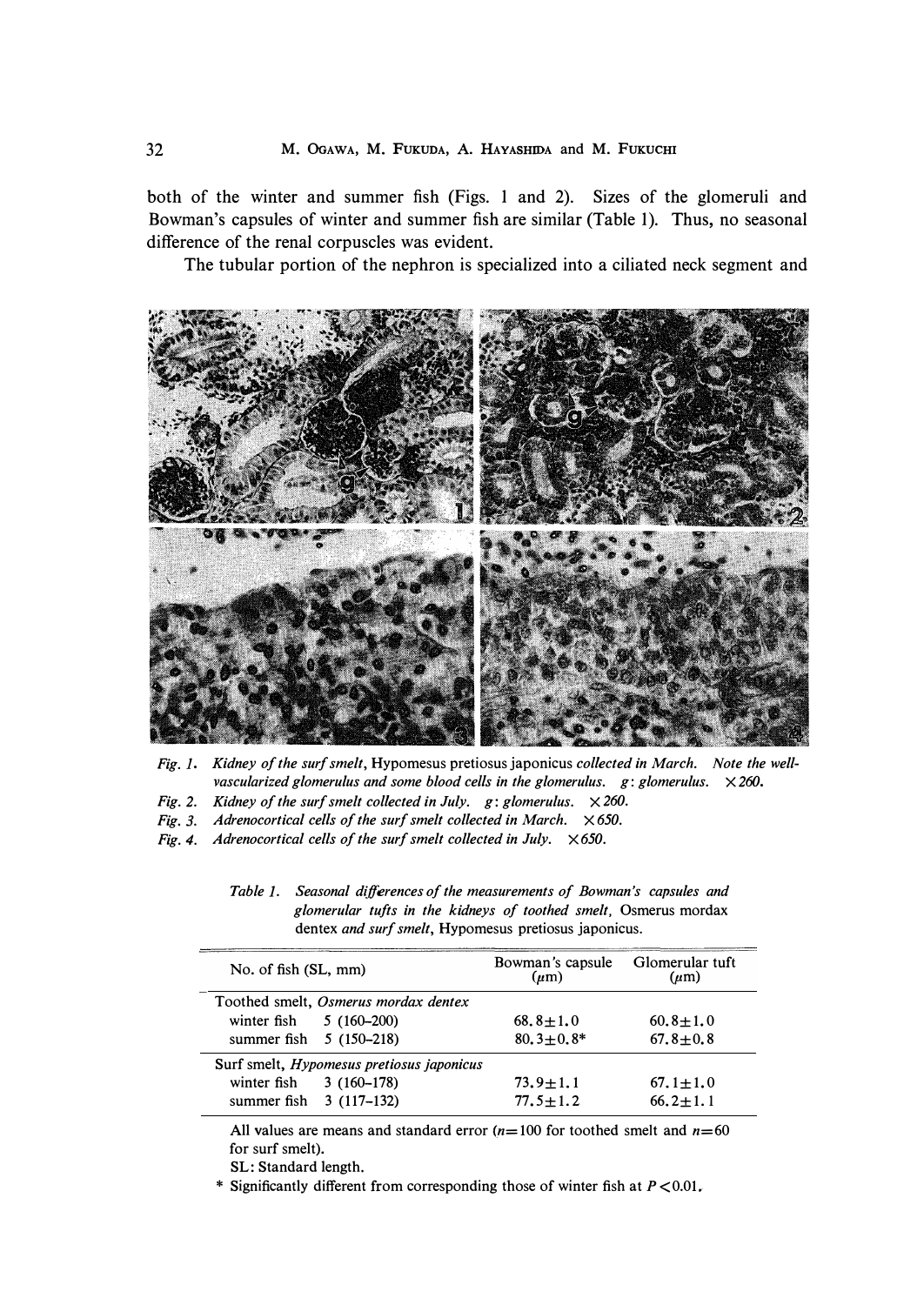## $\lambda_1(\delta_1,\gamma_2) \leq \log \left( \frac{N}{2} \right) \sum_{i=1}^n \sum_{j=1}^n \left( \frac{1}{N} \sum_{i=1}^n \sum_{j=1}^n \frac{1}{N} \right) \left( \frac{1}{N} \sum_{i=1}^n \sum_{j=1}^n \frac{1}{N} \right) \left( \frac{1}{N} \sum_{i=1}^n \sum_{j=1}^n \frac{1}{N} \right) \left( \frac{1}{N} \sum_{i=1}^n \sum_{j=1}^n \frac{1}{N} \right) \left( \frac{1}{N} \sum_{i=1}^n$

## Kidney and Adrenocortical Tissue of Smelts 33

 $x^{-(k-1)\alpha\alpha}$ 

two proximal segments before entering the collecting tubule. There is no distal segment. Thus, the nephron of these fishes is typical of marine teleosts. The short ciliated neck segment is continuous with Bowman's space at the urinary pole. The proximal segment . is lined by cuboidal cells with abundant cytoplasm and characteristic brush borders at the apical surface. The brush border in the first portion is relatively higher than that of the second portion. The nuclei in the first portion of the proximal segment are oval and located in the basal part of the cells. On the contrary, the nuclei in the second portion are round and located in the middle. No morphological difference in nephrons of winter and summer fish was observed.

Seasonal variation in antifreeze glycoproteins was reported in the saffron cod, *Eleginus gracilis* with a five-fold higher concentration of these serum proteins in fish collected during March compared with fish collected in November (BURCHMAN *et al.,*  1984). In the saffron cod, the histological observations showed shrunken glomerular tufts during winter in which the glomeruli would be non-functional similar to aglomerular kidneys for conservation of antifreeze serum glycoproteins (KITAGAWA *et al.,* 1990). Antifreeze glycoprotein has not yet been identified in either the toothed smelt or the surf smelt. **In** contrast with the saffron cod, the present results suggest that these smelts must possess a different adaptive mechanism for cold water in their glomeruli if they are found to have antifreeze serum glycoproteins.

Many high latitude cold water fishes with antifreeze glycoprotein have functional glomeruli. **In** these, it has been suggested that the acidic antifreeze glycoprotein is conserved in the circulation because it is repelled from the negative-charged basement membrane of the glomerular capillary wall **(DEVRIES,** 1982). Therefore, electron-micro scopical studies on the basement membrane of glomerular capillaries in each season are also required.

#### *3 .2. Adrenocortical tissue*

**In** both species of smelts, adrenocortical tissues are located around the posterior cardinal veins in the head kidney and also extensively in the more anterior portion of the kidney. Adrenocortical cells are completely separated from the mass of chromaffin cells. This finding corresponds to Type III in the classification of distribution of the chromaffin and adrenocortical cells of teleost fishes (OGURI and HIBIYA, 1957).

Adrenocortical cells are irregular in shape and possess a spherical or oval nucleus and vacuolated cytoplasm. In both species, the cross-sectional measurements of adrenocortical cell nuclei in winter fish were similar to those of summer fish with no significant difference (Table 2). Although in the winter fishes many nuclei of adrenocortical cells were stained homogeneous with hematoxylin, the summer fishes possessed the light stained nuclei with prominant nucleoli and some chromatin scattered peripherally (Figs. 3 and 4). Such structural difference of the nuclei may be related to their functional activity. However, in both species, no seasonal difference in the cross-sectional area of adrenocortical cell nuclei was observed in comparisons of winter and summer fish. Therefore, the results suggest that the adrenocortical tissue may not be involved directly in cold adaptation.

It is well known that the adrenocortical hormone of fishes is involved in osmoregulation, especially in sea water adaptation and also that increased plasma adrenocorticoid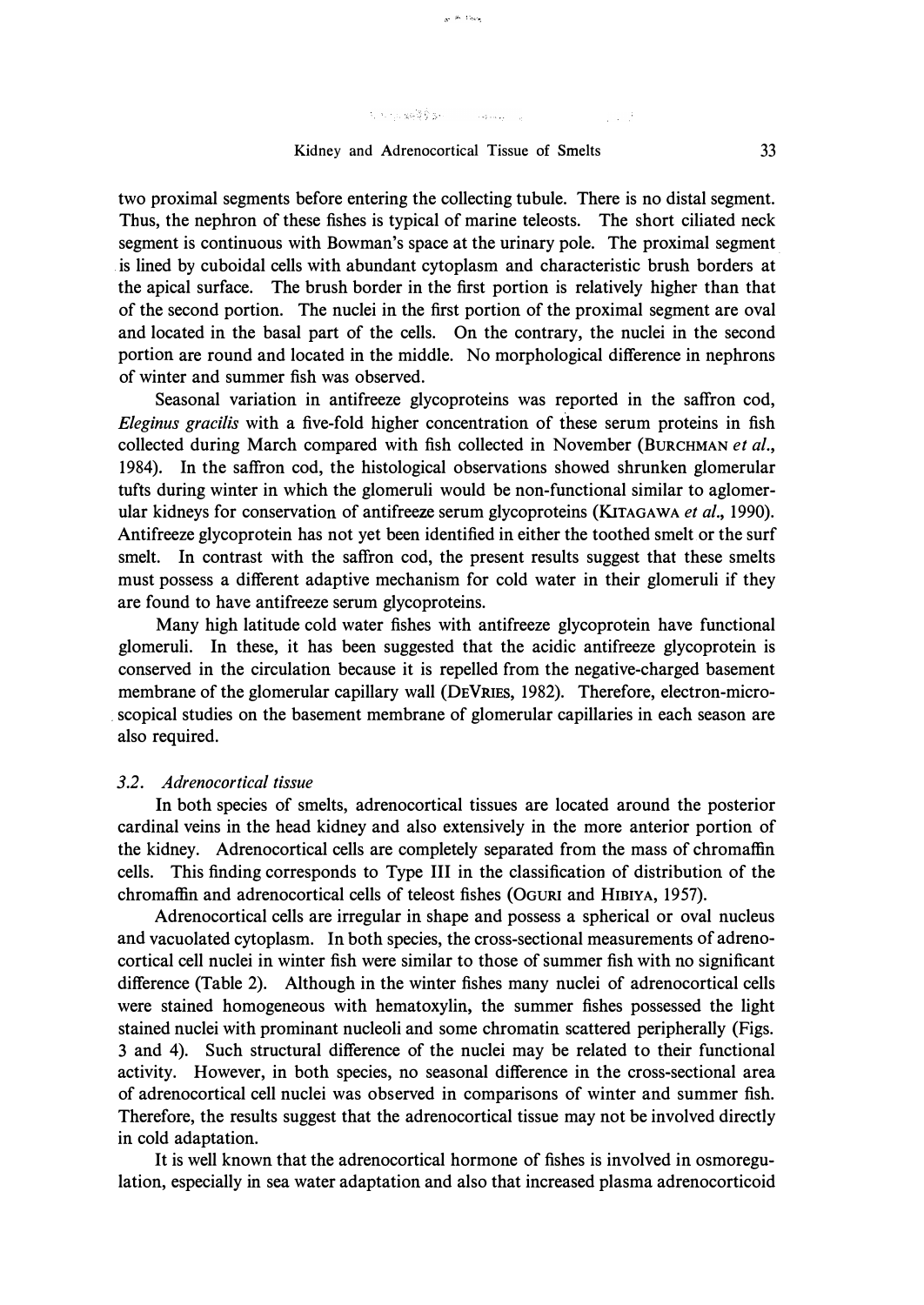*Table 2. Seasonal differences in the cross-sectional areas (µm<sup>2</sup> ) of adrenocortical cell nuclei in the interrenal tissue of toothed smelt,* Osmerus mordax dentex *and surf smelt,* Hypomesus pretiosus japonicus.

| No. of fish (SL, mm)                             | Area of nucleus $(\mu m^2)$ |  |  |
|--------------------------------------------------|-----------------------------|--|--|
| Toothed smelt, Osmerus mordax dentex             |                             |  |  |
| winter fish 5 (160-200)                          | $14.4 \pm 0.3$              |  |  |
| summer fish 5 (150-218)                          | $13.5 \pm 0.3$              |  |  |
| Surf smelt, <i>Hypomesus pretiosus japonicus</i> |                             |  |  |
| winter fish $3(160-170)$                         | $11.6 \pm 0.3$              |  |  |
| summer fish 3 (117-132)                          | $11.5 \pm 0.3$              |  |  |

All values are means and standard error  $(n=100$  for toothed smelt and  $n=60$  for surf smelt). SL: Standard length.

levels are found in a variety of stress and shock situations (HENDERSON and GARLAND, 1980). When the freshwater tropical teleost, *Colisa fasciatus* was exposed to the cold water of about 2 °C, hypertrophy of the interrenal tissue was observed (AGRAWAL and **SRIVASTAVA, 1978).** 

Further, it has been shown that the pituitary is necessary for the seasonal disappearance of the antifreeze glycoprotein from the plasma of the winter flounder during the summer (FLETCHER *et al.,* 1978; HEW and FLETCHER, 1979). Hence, further studies of the endocrine organs other than adrenocortical tissue are also desirable in two different seasons.

### **Acknowledgments**

We are grateful to Mr. S. MIURA for the collection of fishes used in this study. We wish to express our gratitude to Emeritus Professor W. S. HOAR, University of British Columbia, for his critical reading of the manuscript.

#### *References*

- AGRAWAL, U. and SRIVASTAVA, A. *K.* (1978): Cold-shock induced changes in the interrenal tissue of a fresh water tropical teleost, *Colisa fasciatus.* Arch. Anat. Microsc. Morphol. Exp., 67, 1-10.
- BURCHMAN, T. S., OSUGA, D. T., CHINO, H. and FEENEY, R. E. (1984): Analysis of antifreeze glycoproteins in fish serum. Anal. Biochem., *139,* 197-204.
- DEVRIES, A. *L.* (1982): Biological antifreeze agents in cold water fishes. Comp. Biochem. Physiol., *73A,* 627-640.
- DEVRIES, A. *L.,* KOMATSU, **s.** *K.* and FEENEY, **R.** E. (1970): Chemical and physical properties of freezing-point-depressing glycoproteins from Antarctic fishes. **J.** Biol. Chem., *245,* 2901-2908.
- DOBBS, **G. H., III** and DEVRIES, A. *L.* (1975a): The aglomerular nephron of Antarctic teleosts; A light and electron microscopic study. Tissue Cell, 7, 159-179.
- DOBBS, **G.** H., **III** and DEVRIES, **A.** *L.* (1975b): Renal function in Antarctic fishes; Serum and urine composition. Mar. Biol., *29,* 59-70.
- DOBBS, **G.** *H.,* **III,** LIN, **Y.** and DEVRIES, A. *L.* (1974): Aglomerularism in Antarctic fish. Science, *185,*  793-794.
- DUMAN, **J. G.** and DEVRIES, A. *L.* (1974a): Freezing resistance in winter flounder *Pseudopleuronectes americanus.* Nature, *247,* 237-238.